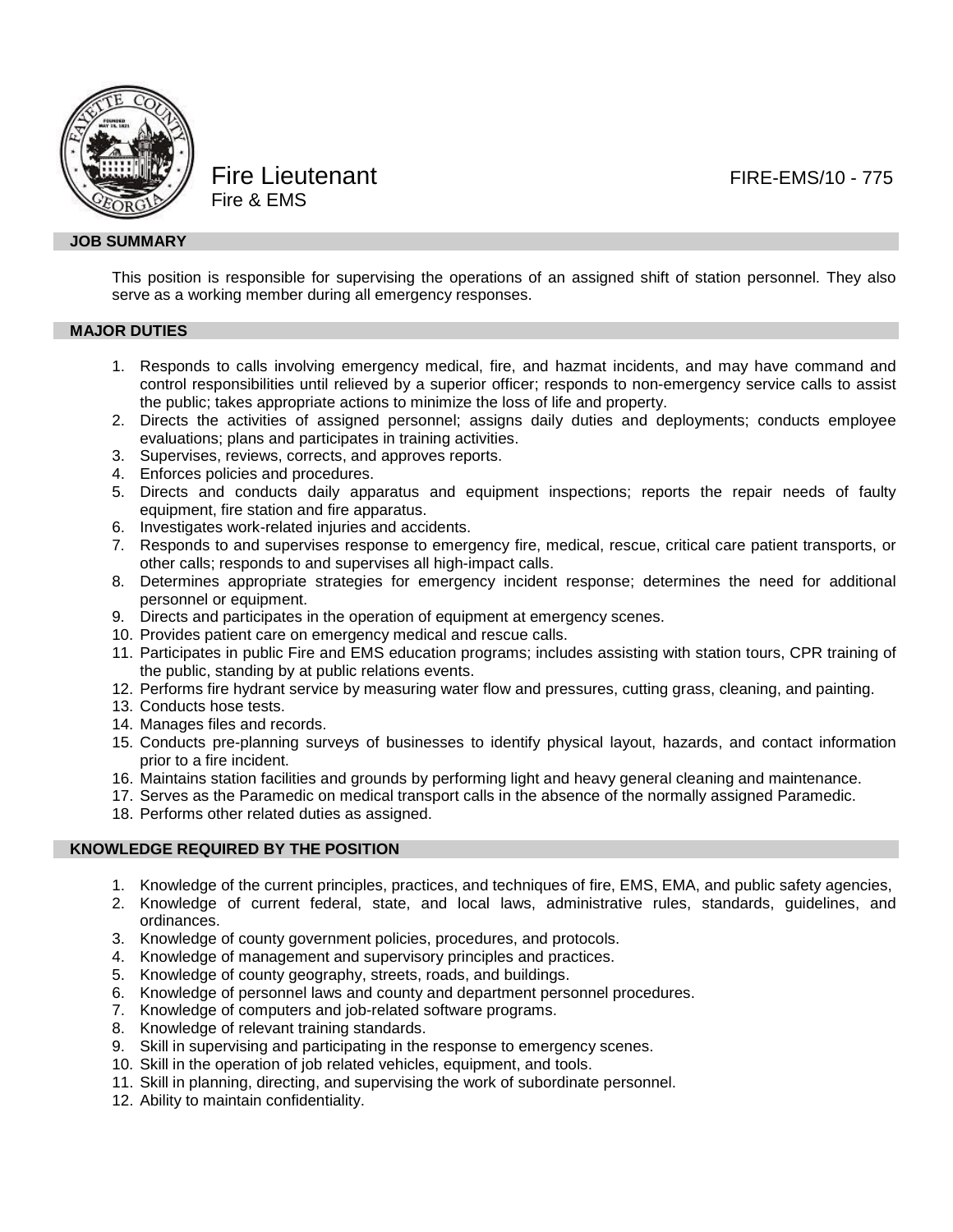#### **SUPERVISORY CONTROLS**

The Fire Captain or Battalion Chief assigns work in terms of very general instructions. The supervisor spot-checks completed work for compliance with procedures and the nature and propriety of the final results.

## **GUIDELINES**

Guidelines include county policies and procedures; departmental policies and procedures; local, state, and federal laws; medical protocols and standing orders; NFPA standards; building and fire codes; and county ordinances. These guidelines require judgment, selection, and interpretation in application.

## **COMPLEXITY/SCOPE OF WORK**

- The work consists of varied supervisory, administrative, and emergency response duties. The necessity of balancing emergency and non-emergency duties contributes to the complexity of the position.
- The purpose of this position is to supervise and participate in the operations of assigned station personnel. Success in this position contributes to the safety and well-being of county residents.

#### **CONTACTS**

- Contacts are typically with co-workers, business owners, property owners, law enforcement personnel, health care professionals, representatives of other emergency response agencies, and members of the general public.
- Contacts are typically to give or exchange information; resolve problems; provide services; motivate and influence persons; or justify, defend, negotiate, or settle matters.

#### **PHYSICAL DEMANDS/ WORK ENVIRONMENT**

- The work is performed while intermittently sitting, standing, bending, crouching, climbing stairs, stooping all while dressed in work uniform or wearing PPE and could be carrying additional equipment. The employee occasionally lifts light and heavy objects including medical patients, climbs ladders up to 100+ feet in height, and uses tools or equipment requiring a high degree of dexterity.
- The work is typically performed in an office, stockroom, outdoors, and at the scene of emergency incidents. The employee may be exposed to fire, smoke, noise, dust, dirt, grease, machinery with moving parts, contagious or infectious diseases or pathogens, low visibility, confined spaces, irritating chemicals, and occasional hot, cold or inclement weather. The work requires the use of protective devices such as masks, goggles, gloves, and all protective clothing associated with Fire and EMS operations.

### **SUPERVISORY AND MANAGEMENT RESPONSIBILITY**

This position has direct supervision over an assigned shift of personnel.

### **SPECIAL CERTIFICATIONS AND LICENSES**

• Possession of a valid State of Georgia driver's license (Class F) and a satisfactory Motor Vehicle Record (MVR) in compliance with County Safety and Loss Control Guidelines. Completion of the State of Georgia Department of Transportation Defensive Driving Course and/or Emergency Vehicle Operation Certification within twelve (12) months of employment.

# **ADA COMPLIANCE**

• Fayette County is an Equal Opportunity Employer. ADA requires the County to provide reasonable accommodations to qualified individuals with disabilities. Prospective and current employees are invited to discuss accommodations.